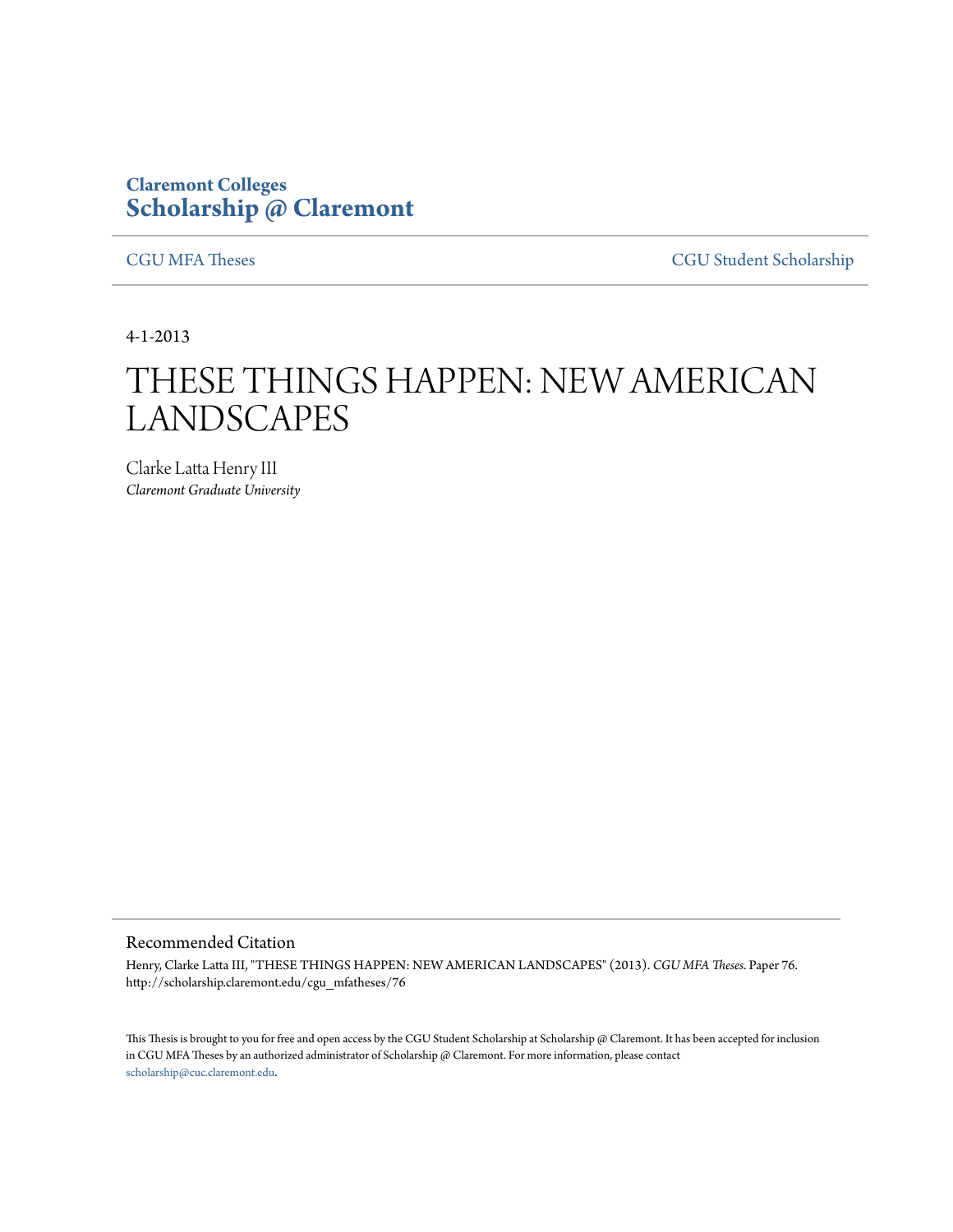## These Things Happen

This body of work consists of images I collected between the months of June and August 2012 while travelling across the contiguous United States by car.

The initial imperative of this project was to travel to personal destinations while casting a dragnet on everything that I saw. These photographs were made in transit, at highway speeds or while walking. Rarely composed and minimally processed, these images are very nearly objective encounters with what's transpired. This method of shooting was a kind of acknowledgement of the absurdity of attempting to image an entire country, a way of limiting or neutralizing my automatic impulses to frame and compose (thereby sharing some authorship with the camera itself), and finally it was a way to embrace an element of chance.

I am particularly inspired by the work of John Cage, Deleuze and Guattari, Jorge Luis Borges, Foucault and Derrida and the continental theorists, Marx, and Trinh T. Minh-Ha. I am further influenced by Susan Sontag, Judy Butler, Patricia Vettel-Becker, These artists, writers, and thinkers deal with recognition, contentious hierarchies, positivizing the negative, intervals, possibilities, and the infinite.

I intend to model my career after Tod Seelie. And Lee Friedlander.

I intend for these images to be installed in such a way that the linear experience of travelling is neutralized; that the country through which I cut a single swath might be telescoped into itself and recomposed using more discreet logical and aesthetical systems. Images group up based on notions of content, (word)play, humor, lyricism, and form. I think of the intercommunication between images as posed questions rather than posed answers, examples of my own arbitrary logic that implicates a possibility of any number of experiences and perspectives.

It is very important to me in my larger practice that all of my work be non-violent in terms of subject-object relations, privileged viewership, gendered power dynamics, and the problems inherent in composition, treatment and presentation wherein an imaged human condition might be aestheticized toward the tokenization/exoticization/fetishization of said condition. I have made every effort to seek out, **confront** and neutralize these potential (and very real) biases at every juncture. I do not self-efface in my work. My camera is neither a phallus nor a weapon.

I have this idea that rather than conceptualizing everything within each frame about the contents of these happenstance images, I might arrange them in very simplistic ways to establish a singular (perhaps banal) armature upon which I might hang these micro-concepts, and then the rest of the content in the frame needs to be dealt with outside of any (didactic?) framework that I (the 'author') might have proposed to the viewer.